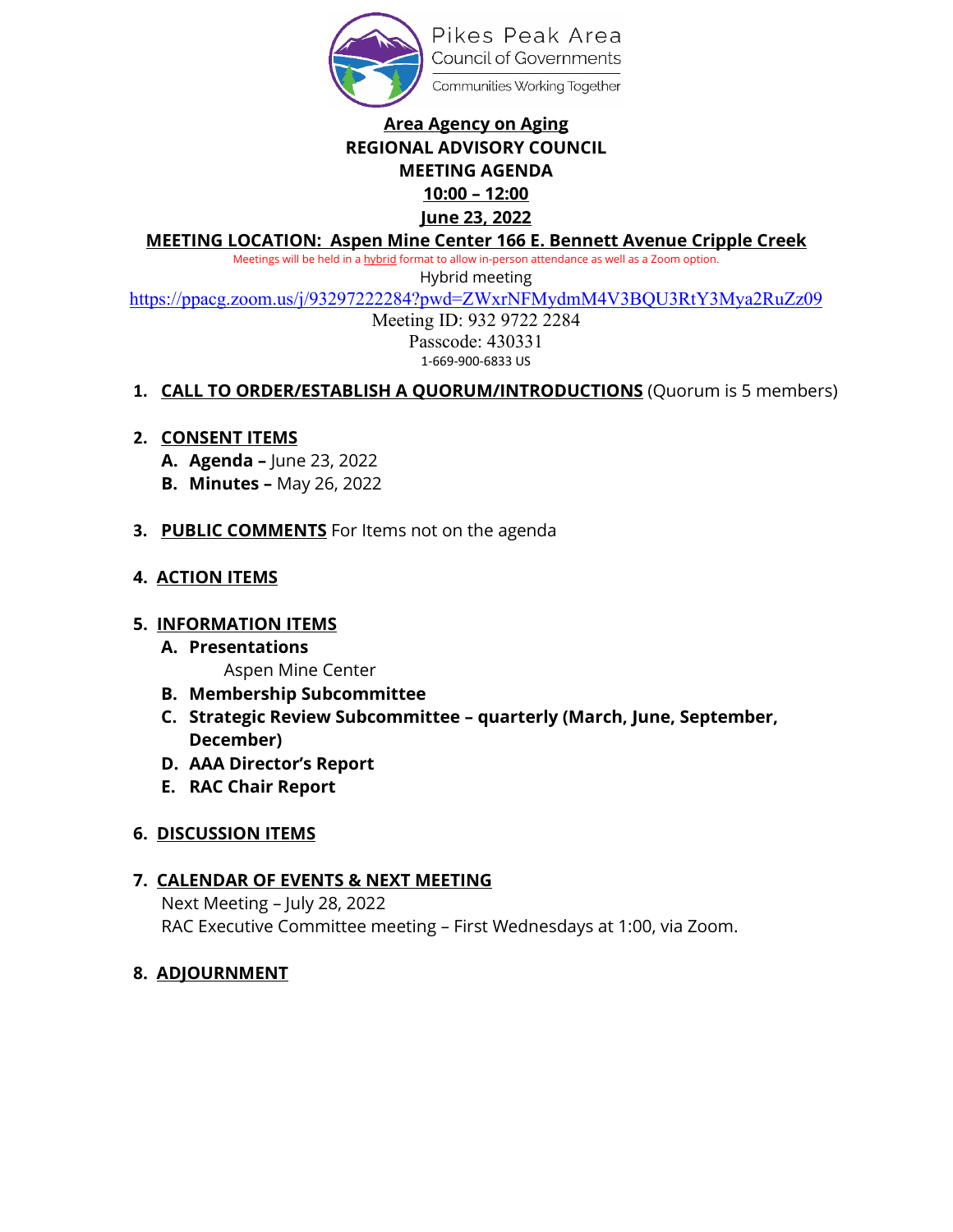

# **Area Agency on Aging REGIONAL ADVISORY COUNCIL MEETING MINUTES**

#### **10:00 – 12:00 May 26, 2022**

Meetings will be held in a hybrid format to allow in-person attendance as well as a Zoom option.

Hybrid meeting

<https://ppacg.zoom.us/j/93297222284?pwd=ZWxrNFMydmM4V3BQU3RtY3Mya2RuZz09>

Meeting ID: 932 9722 2284 Passcode: 430331 1-669-900-6833 US

- **1. CALL TO ORDER/ESTABLISH A QUORUM/INTRODUCTIONS** (Quorum is 5 members) Mr. Jody Barker called the meeting to order at 10:03. Chair Babbitt and Vice Chair Larson were out. A quorum was present.
- **2. CONSENT ITEMS** Ms. Debi Levin Stankevich moved to accept the agenda and minutes. Ms. Marylyn Massey seconded. The motion carried unanimously.
	- **A. Agenda** May 26, 2022
	- **B. Minutes** April 28, 2022
- **3. PUBLIC COMMENTS** For Items not on the agenda

## **4. ACTION ITEMS**

## **5. INFORMATION ITEMS**

## **A. Presentations**

Diabetes Prevention Program with the Denver YMCA. Ms. Jess Griffin with the Health and Well Being team gave background on the creation of the evidence based diabetes program that is now also available virtually. Diabetes has increased since COVID and 34% of Coloradoans have prediabetes. The clinical research shows lifestyle changes do work. Some Medicare plans cover this, Medicaid does not so grant funding is important. New programs begin approximately every three months when a large enough cohort is established.

**B. Membership Subcommittee** Ms. Marylyn Massey and Ms. Debi Levin Stankevich shared about their outreach at the Medicare event on May 20. Ms. Massey met a potential new member who will be discussed at the Executive meeting. Ms. Melissa Marts shared the success of the Women's Community Leadership Initiative Heritage Food Box distribution done on May 20. 130 bags along with information on senior services shared with Latinos, Asians, African Americans and others.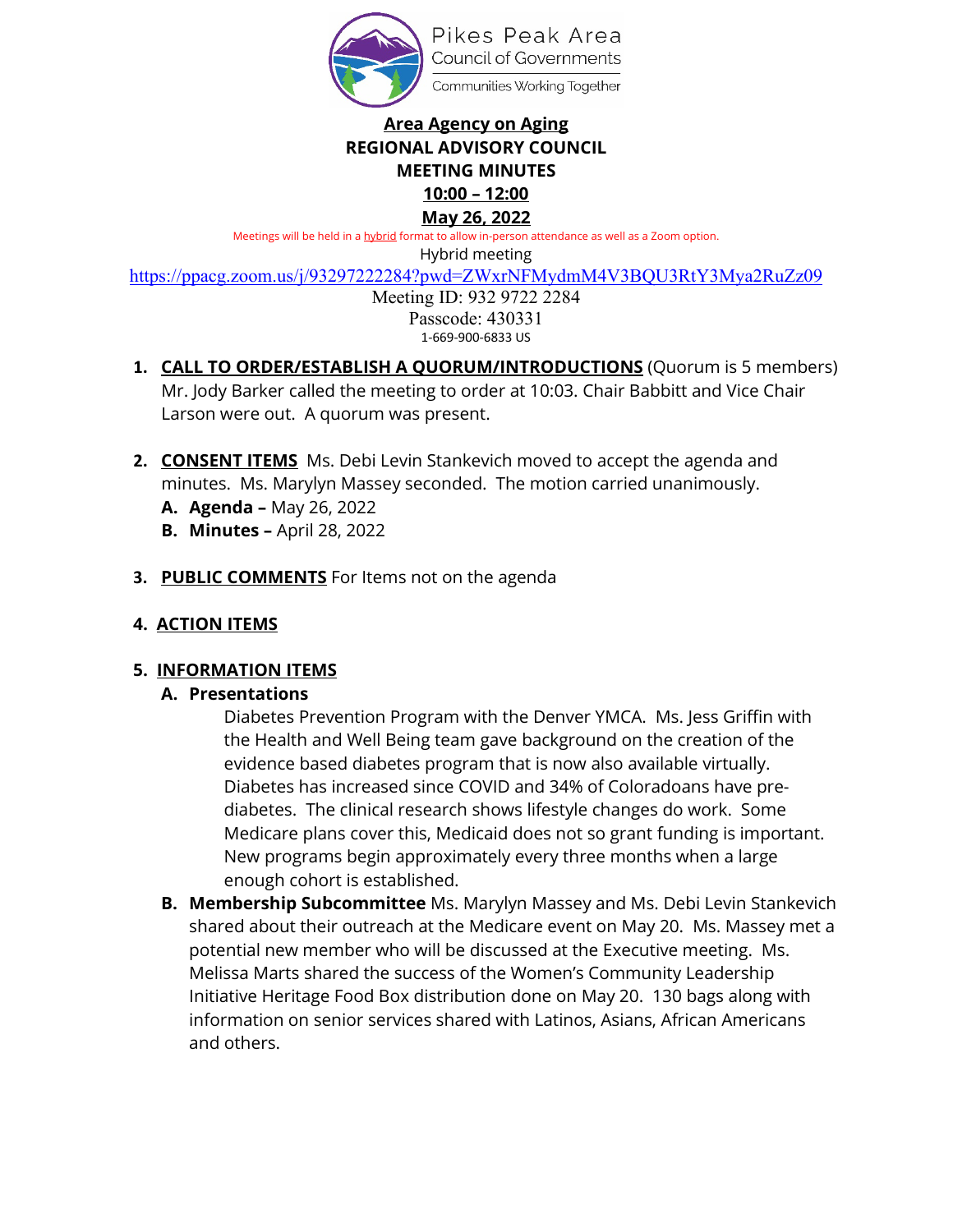- **C. Strategic Review Subcommittee quarterly (March, June, September, December)** Mr. Jody Barker shared we are waiting on policy directives for the the next Four Year Plan from the state.
- **D. AAA Director's Report** PPACG Board Approval of FY 22-23 Funding. Mr. Jody Barker confirmed the Board's approval of FY 22-23 funding with a July 1 contract execution date. If the State sends their contract to PPAAA and it is over the \$5.4 million, it will go into reserves to be allocated at a later date. Yellow Book distribution has begun. 9000 went directly to providers. Another shipment is coming to PPAAA. Spanish versions of Yellow Book and Medicaid/VA book are coming. Senior Homestead Exemption legislation was voted down. Jody did provide in-person testimony. For future legislation testimony having older adults with personal experience testify will be sought out.
- **E. RAC Chair Report** No report.

### **6. DISCUSSION ITEMS**

Ms. Marylyn Massey shared about UC Health's Aging with Independence and Mobility 4 week program. They help with safety features for the home as well. Contact number 719-365-2872.

### **7. CALENDAR OF EVENTS & NEXT MEETING**

Next Meeting – June 23, 2022 RAC Executive Committee meeting – First Wednesdays at 1:00, via Zoom.

June 15 Silver Key Senior Summit

June 16 SAPGA Future of Aging Conference in Colorado Springs June 17 PPAAA and Ombudsmen hosting World Elder Abuse Awareness Day at PPAAA.

### **8. ADJOURNMENT** Mr. Jody Barker adjourned at 11:17.

| Present | <b>Name</b> |                | <b>Agency/Affiliation</b>                 | <b>Term off</b> | Renew |
|---------|-------------|----------------|-------------------------------------------|-----------------|-------|
|         | Bea         | <b>Babbitt</b> | <b>Colorado Springs</b>                   | 12/22           | N     |
| X       | Jody        | <b>Barker</b>  | <b>AAA Director</b>                       |                 |       |
|         | Bill        | <b>Boles</b>   | Park County                               | 12/21           | Υ     |
| X       | Aric        | <b>Bidwell</b> | Department of Human Services              | 12/21           |       |
|         | Joann       | Ruth           | <b>Colorado Springs</b>                   | 12/22           | Y     |
| X       | Marylyn     | Massey         | <b>Colorado Springs</b>                   | 12/22           | Υ     |
| X       | Jenn        | Nimmo          | <b>Colorado Community Health Alliance</b> | 12/20           | Υ     |
|         | Carol       | Parks          | <b>Teller County</b>                      | Appointed       |       |
|         | Joyce       | Whittle        | Park County                               | 12/22           | N     |
| Χ       | RoseMary    | Jaramillo      | <b>Colorado Springs</b>                   | 12/23           | γ     |